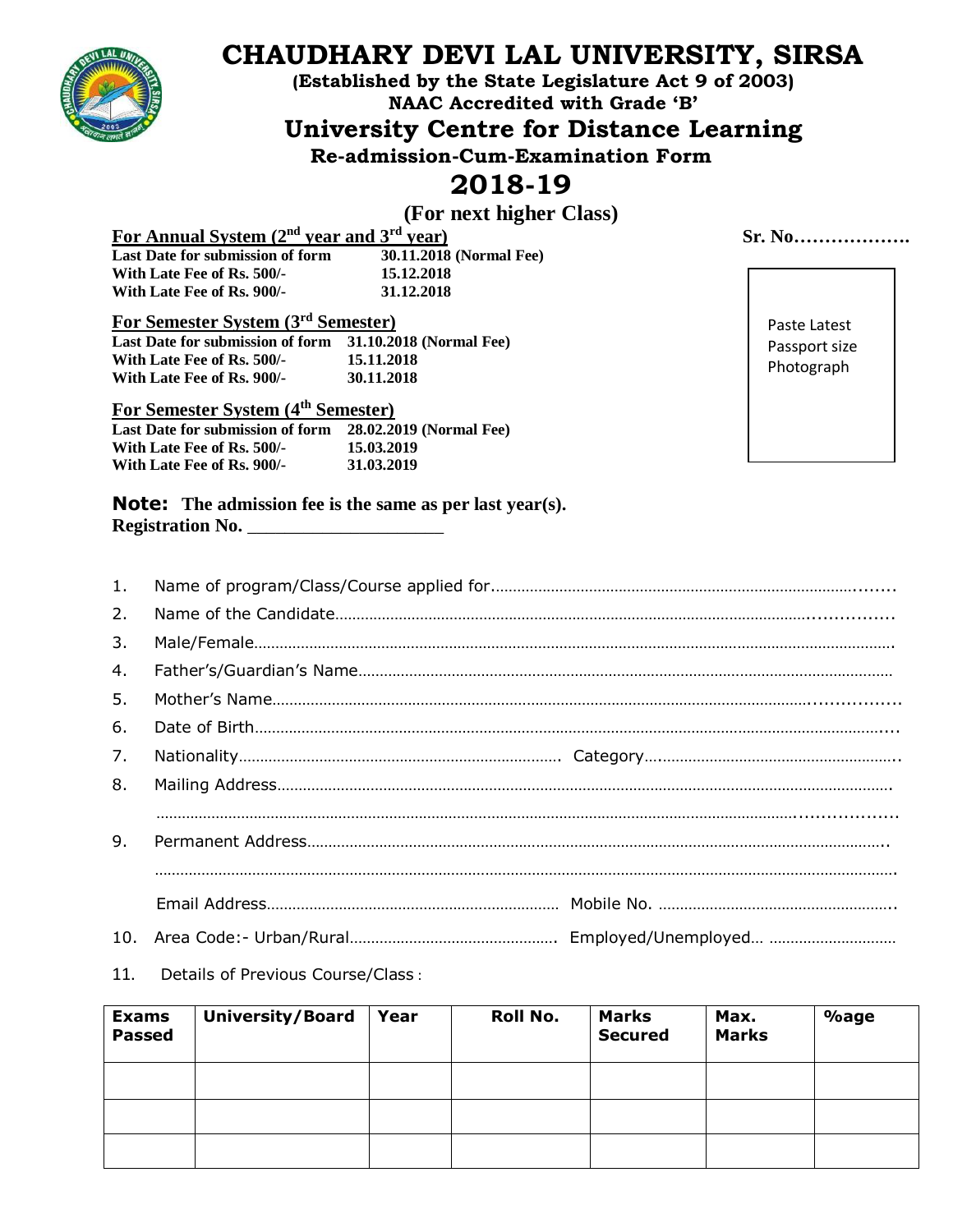- 12. Crossed Bank Draft/University Receipt no…………………………for Rs………………….………….……………. Dated………………….…….drawn from…………………………….………………...bank in favour of Registrar, Chaudhary Devi Lal University, payable at Sirsa (Haryana) Candidate is advised to write his /her name, address and name of course applied for on the backside of the Bank Draft.
- 13. Current Examination Subject Codes Subject / Papers in which appearing

|                                 | Subject            |                                  |   |                       |              |        |                              |  |
|---------------------------------|--------------------|----------------------------------|---|-----------------------|--------------|--------|------------------------------|--|
| Code                            |                    |                                  |   |                       |              |        |                              |  |
| 14.<br>15.<br>16.<br>17.<br>18. | Medium<br>1.<br>2. | H<br>List of documents attached: | Е |                       |              |        |                              |  |
|                                 | 3.                 |                                  |   |                       |              |        |                              |  |
|                                 |                    | Date                             |   |                       |              |        | (Signature of the candidate) |  |
|                                 |                    | Place                            |   |                       |              |        |                              |  |
|                                 |                    |                                  |   | (FOR OFFICE USE ONLY) |              |        |                              |  |
|                                 |                    | Eligible for Promotion           |   |                       | Not Eligible |        |                              |  |
|                                 |                    | Deficiency if any                |   |                       |              | Reason |                              |  |

Checked by: Course-Coordinator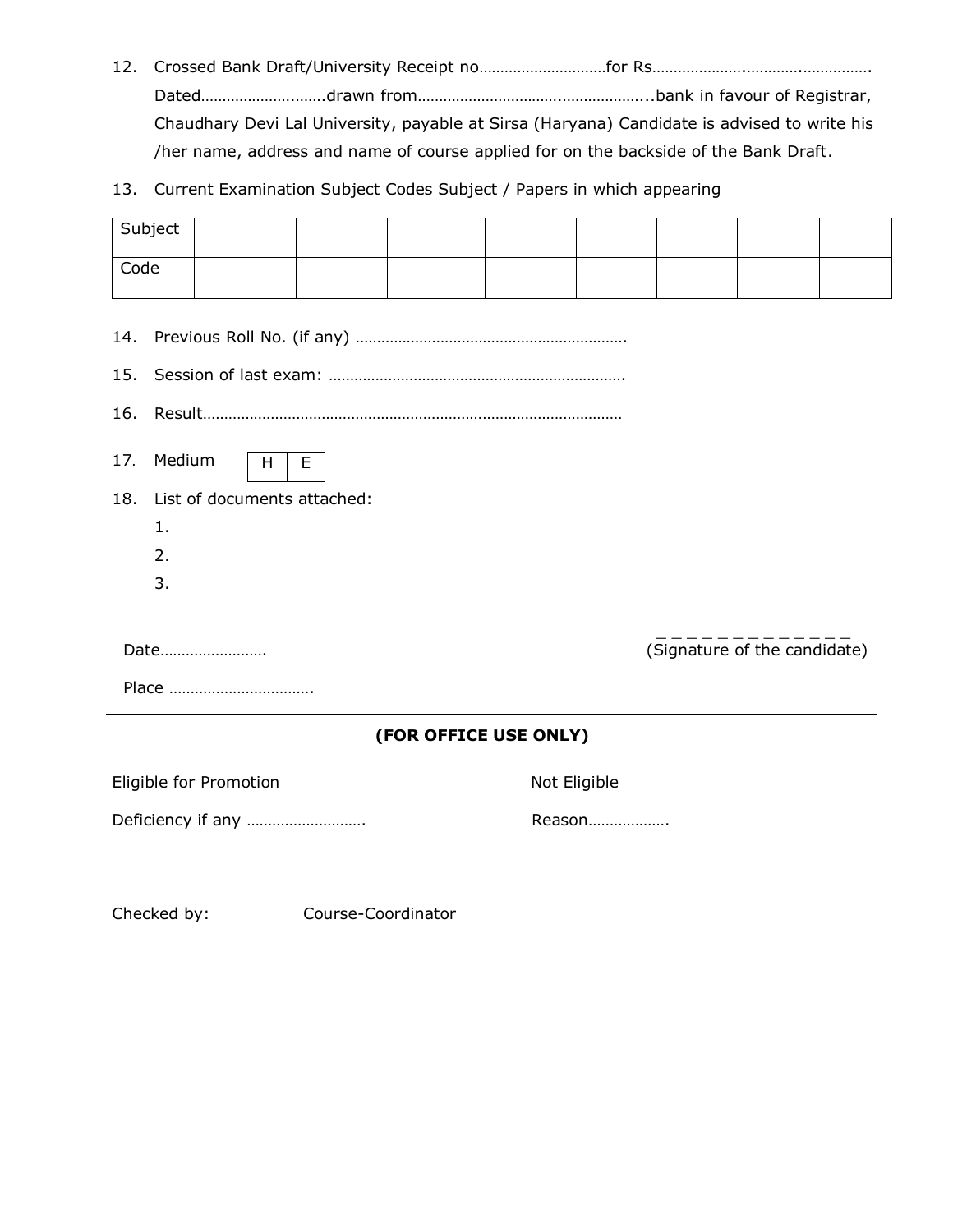

## **CHAUDHARY DEVI LAL UNIVERSITY, SIRSA**

**(Established by the State Legislature Act 9 of 2003)**

**University Centre for Distance Learning**

**Provisional Roll No. Slip/Admit Card**

| 4. Centre of Exam. Centre No. |
|-------------------------------|
| 5. Subject in which appearing |
|                               |
|                               |
|                               |
|                               |
|                               |

Space for latest Photo of the Candidate Male or Female duly signed and attested by the attesting authority

(The candidate must sign. here before submitting this form to the University) **Controller of Examinations**



## **CHAUDHARY DEVI LAL UNIVERSITY, SIRSA (Established by the State Legislature Act 9 of 2003) University Centre for Distance Learning**

**Provisional Roll No. Slip/Admit Card**

**Regn.-cum–Roll No…....……………………**

|                                                                               | Space for latest                  |
|-------------------------------------------------------------------------------|-----------------------------------|
|                                                                               | Photo of the                      |
|                                                                               | Candidate Male or<br>Female duly  |
| 4. Centre of Exam. Centre No.                                                 | signed and attested               |
| 5. Subject in which appearing                                                 | by the attesting<br>authority     |
|                                                                               |                                   |
|                                                                               |                                   |
|                                                                               |                                   |
|                                                                               |                                   |
| (The candidate must sign, here before submitting this form to the University) | <b>Controller of Examinations</b> |